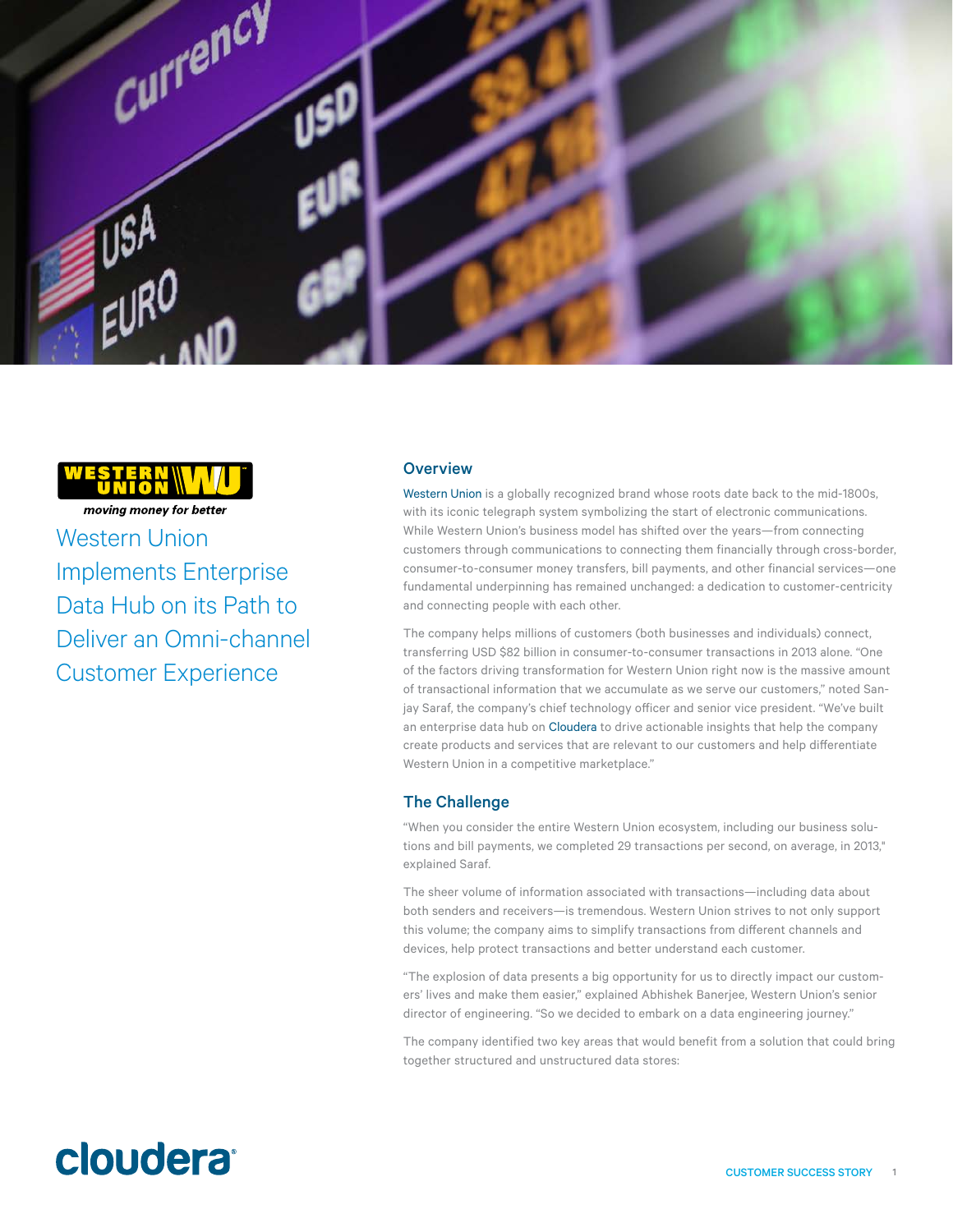# Key Highlights

#### Industries

- [Financial Services](http://www.cloudera.com/content/cloudera/en/solutions/industries/financial-services.html)
- [Telecommunications](http://www.cloudera.com/content/cloudera/en/solutions/industries/telecommunications.html)

## Locations

- Global: 500,000 retail agent locations across 200 countries and territories; transactional websites in 24 countries
- Headquarters: Englewood, CO, USA

#### Business Applications Supported

- 360-degree view of data for a unified customer experience
- Security of information and event management (SIEM)

#### Impact

- Transactional response times (seconds) from EDH to critical systems serving cross-channel customers
- Multi-channel customer insights drive consumer engagement enhancements
- Real-time risk decisioning and compliance enhancements
- Low TCO allows for re-allocation of funds to product innovations

#### Technologies in Use

- Hadoop Platform: Cloudera Enterprise, Data Hub Edition
- Hadoop Components: Apache Flume, Apache Hive, Apache Sentry (incubating), Apache Sqoop, Cloudera Manager, Cloudera Navigator, Hue
- Servers: Cisco Unified Computing System (UCS)
- ETL Tool: Informatica Big Data Edition

#### Big Data Scale

• 100 TB on 64 CDH nodes, growing to 100 nodes

- Customer Experience: Developing relevant and forward-looking customer solutions that drive a better, more personalized experience for both senders and receivers. "We had a huge volume of user behavior data, click stream data, and mobile usage patterns," said Banerjee. "It was all sitting there—waiting to tell us when, how, and why we should reach out to our customers to make their lives easier."
- Security, Risk, and Compliance: Leveraging real-time ingest, processing, and analytic capabilities on multi-structured data—streaming from mobile, web, and retail sources —to help minimize risk and enhance anti-money laundering (AML) compliance at scale.

The team embarked on a journey to revamp their engineering stack, where data would be a foundational pillar, on top of which they could apply insights to help improve personalization, risk management, and AML compliance. They identified the following criteria for the data technology evaluation:

- Performance and agility to handle structured, unstructured, and semistructured information
- Rapid time to value and ability to make meaningful impact
- Customization capabilities to support a global enterprise
- Management capabilities including data segregation, auditing, and monitoring
- Long-term cost efficiencies at large scale

Technologies such as Apache Hadoop became key considerations. "After evaluating various providers in the market, we chose Cloudera," said Banerjee. "Cloudera was the winner in aggregate score against all five of these criteria."

Saraf added, "We looked at several vendors in this space and found that Cloudera was clearly at the cutting edge. The team understands the underpinnings of Hadoop and data analytics, and knows how to make large enterprises succeed with both."

# Solution

For an implementation of its size, Western Union anticipated going from "zero to Hadoop" in about a year. Exceeding expectations, "We had our first production-ready Cloudera system up within just five months," commented Saraf. "We were actually leveraging it for some of our transactional processing, and saw immediate value."

Western Union's enterprise data hub (EDH) is powered by a 64-node CDH cluster that will soon grow to 100 nodes. The hub feeds in structured data from multiple data warehouses as well as unstructured data including click streams, behavioral data, logs, and sentiment data collected by tools such as transactional, marketing, and other outreach systems. Western Union uses a combination of [Apache Flume](http://flume.apache.org), [Apache Sqoop,](http://sqoop.apache.org) and [Informatica](http://www.informatica.com/us/products/big-data/informatica-big-data-edition/#fbid=ihbF04eFZFQ) Big Data Edition (BDE) to collect data from the various sources. At the backbone of Western Union's EDH are high-density [Cisco](http://www.cisco.com/c/en/us/products/servers-unified-computing/index.html) Unified Computing System (UCS) servers.

"We're also building a transactional capability on top of the 100-terabyte (TB) hosted data set that can provide rapid response times to critical systems that are servicing our customers cross-channel – from the web, mobile, even from retail agent locations," Banerjee said.

 The company's 100 internal end users—including members of the business and engineering communities as well as data scientists—access the data in their EDH via [Hue](http://gethue.com), offering a web interface for Hadoop, and [Apache Hive](https://hive.apache.org), which offers a SQL-like interface. "Cloudera provided rigorous [training](http://www.cloudera.com/content/cloudera/en/training.html) for our engineers, and hosted multiple training classes here at our facility for about forty of our internal end users, which has helped our adoption skyrocket," noted Banerjee.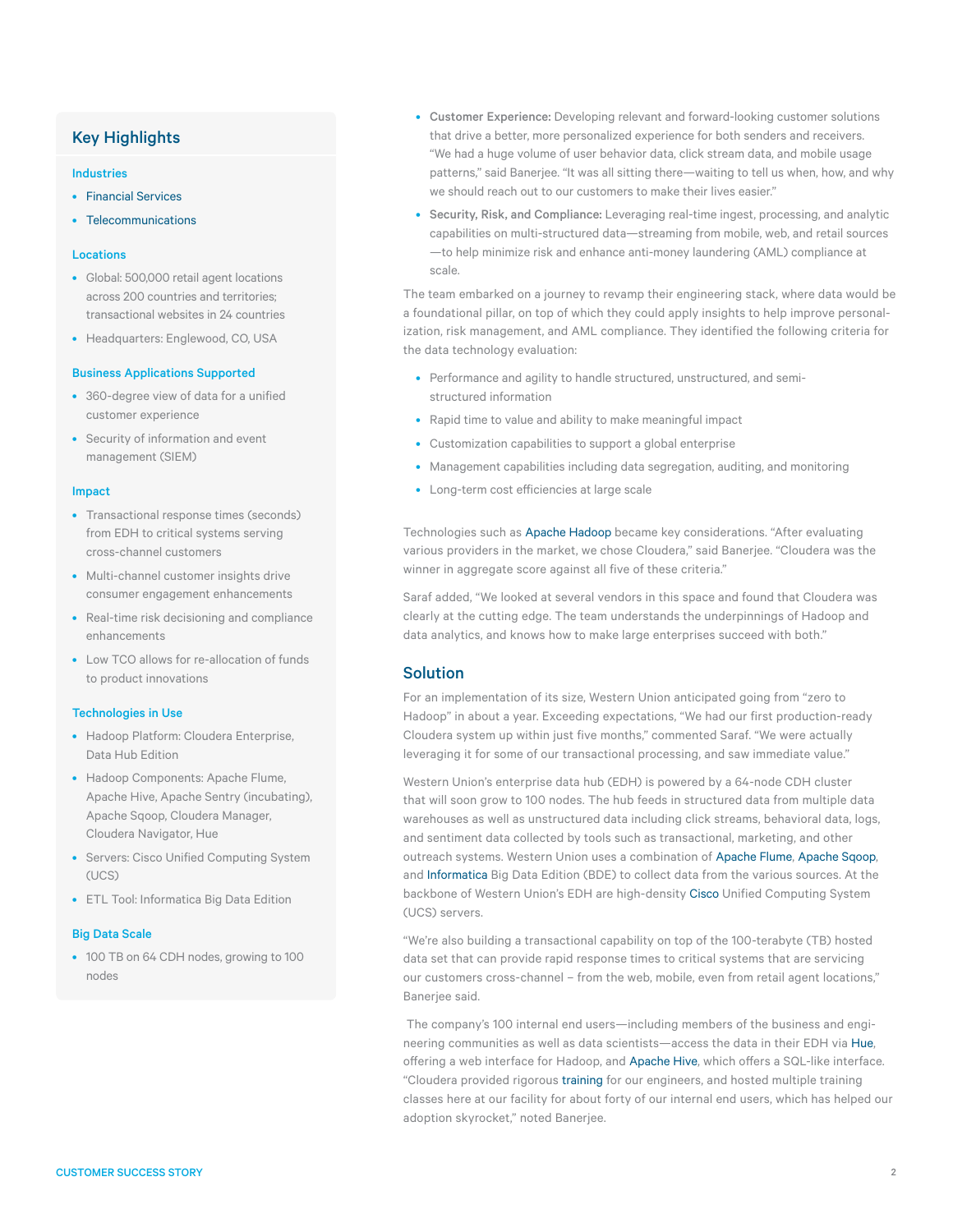Business users also have access to several visualization tools that integrate with the Hadoop cluster, offering an interactive, 360-degree view of the business against important trends and timelines, across its digital offerings.

Western Union's data is secured and segregated with [Apache Sentry \(incubating\)](https://sentry.incubator.apache.org) and [Kerberos,](http://web.mit.edu/kerberos/) and is monitored by [Cloudera Navigator](http://www.cloudera.com/content/cloudera/en/products-and-services/cloudera-enterprise/cloudera-navigator.html). "We are the custodians of financial information for our customers when they're trusting us to transfer money to their near and dear ones. We have to take care of them. We need segregation and proper controls. Solutions like Sentry and Kerberos are important for that. We also need to make sure that we are compliant and we have proper monitoring and auditing, and that's where Navigator comes in. So, all these tools really help solve some critical needs," explained Banerjee.

# Impact: 360-Degree Customer View

"We have a clear vision of being a customer-centric, omni-channel vendor for our customers, and data provides the foundation for that experience," said Saraf. "Our Cloudera enterprise data hub powers the customer data journey from the moment they come into one of our networks—retail, web, or mobile. It allows them to have a more seamless experience across multiple channels, to use our products and services, and discover new ones."

The data hub serves as a single repository to help Western Union know its customers, providing important insights from initial touch point and qualification and compliance checks, through their lifecycle. It allows the company to deliver push offers that are relevant and meaningful. It's a customer-centric approach that helps Western Union offer targeted experiences for customers.

In San Francisco, for example, Western Union delivers targeted offers that are tailored to the Chinese culture at its Chinatown retail agent locations, unique messages tailored to Filipinos in Daly City, and to the Mexican community in the Mission District.

One insight revealed by the Cloudera hub was that many web and mobile customers frequently process repeat transactions—they send the same amount of money to the same recipient at the same time each month. This data prompted Western Union to add a "Send Again" button to make the process of repeating payments much more convenient for the customer. "We've clearly seen that by deploying that capability, we immediately saw conversion uptake in those key sectors," said Saraf.

## Impact: Risk Management and Compliance

The EDH delivered immediate value to Western Union by supporting predictive analysis on structured and unstructured data sets in the same store, at the time of transaction. "We were able to, in real time, impact transactions and drive customer compliance in a way that drove better conversions for our customers," said Saraf.

For instance, Western Union's data hub revealed one Asian community's understanding of foreign exchange (FX) rates. This results in high transaction volumes between the US and that community when it's early morning on Wall Street, because the tech-savvy senders understand when new FX rates have just launched.

"We're able to risk-decision a lot better with the harness of the data that we have. And that's just one example of many, many variables that we can now use in how we anticipate and risk-decision our customers and their transactions," said Saraf.

"We've built an enterprise data hub on Cloudera to drive actionable insights that help the company create products and services that are relevant to our customers and help differentiate Western Union in a competitive marketplace."

Sanjay Saraf, CTO and SVP, Western Union